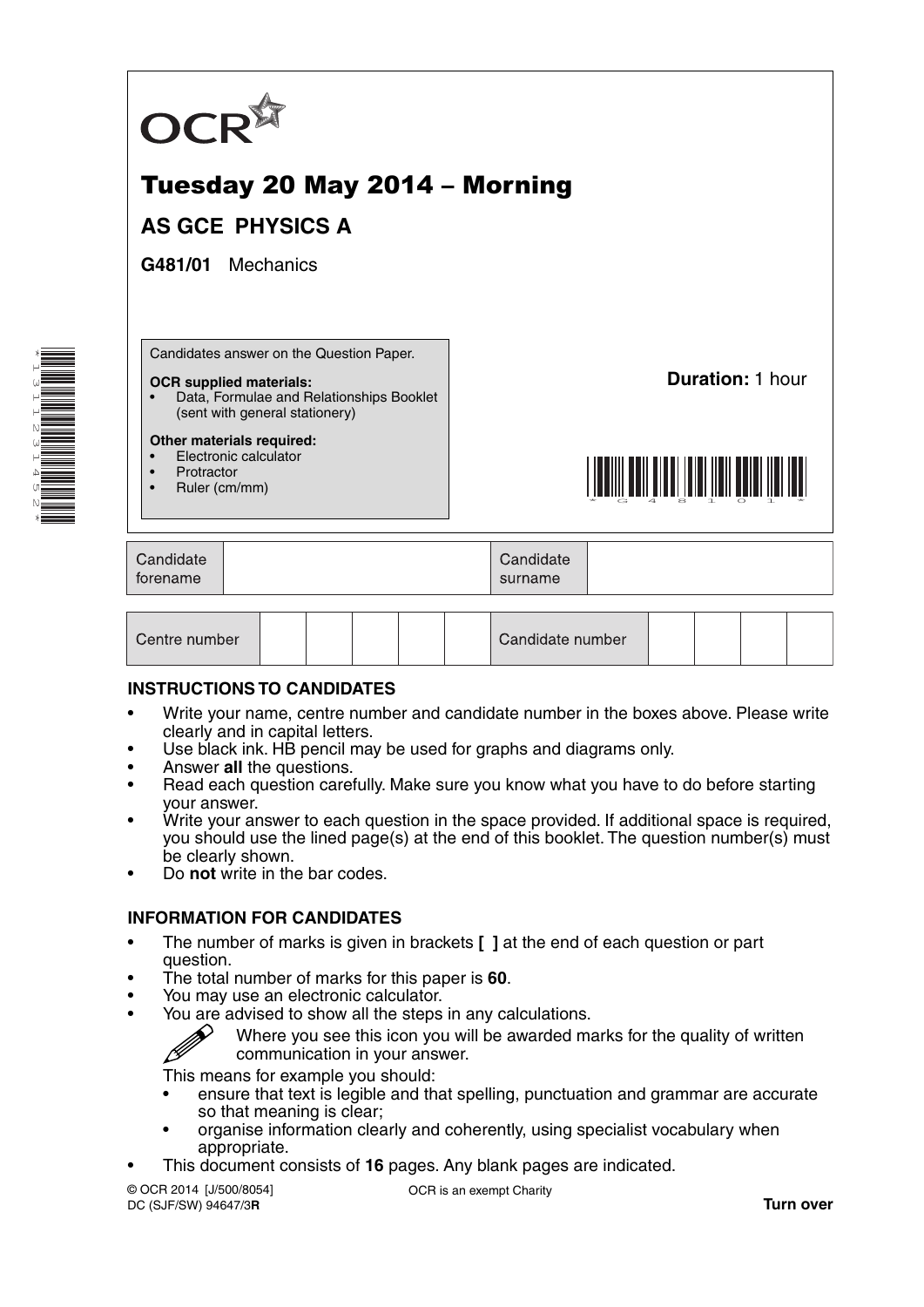Answer **all** the questions.

- **1 (a)** Define *velocity*. ................................................................................................................................................... .............................................................................................................................................. **[1]**
	- **(b)** The mass of an ostrich is 130 kg. It can run at a maximum speed of 70 kilometres per hour.
		- **(i)** Calculate the maximum kinetic energy of the ostrich when it is running.

kinetic energy = ...................................................... J **[3]**

 **(ii)** Scientists have recently found fossils of a prehistoric bird known as Mononykus. Fig. 1.1 shows what the Mononykus would have looked like.





According to a student, the Mononykus looks similar to our modern day ostrich. The length, height and width of the Mononykus were all **half** that of an ostrich. Estimate the mass of the Mononykus. Explain your reasoning.

 ........................................................................................................................................... ........................................................................................................................................... ........................................................................................................................................... ...................................................................................................................................... **[2]**

**[Total: 6]**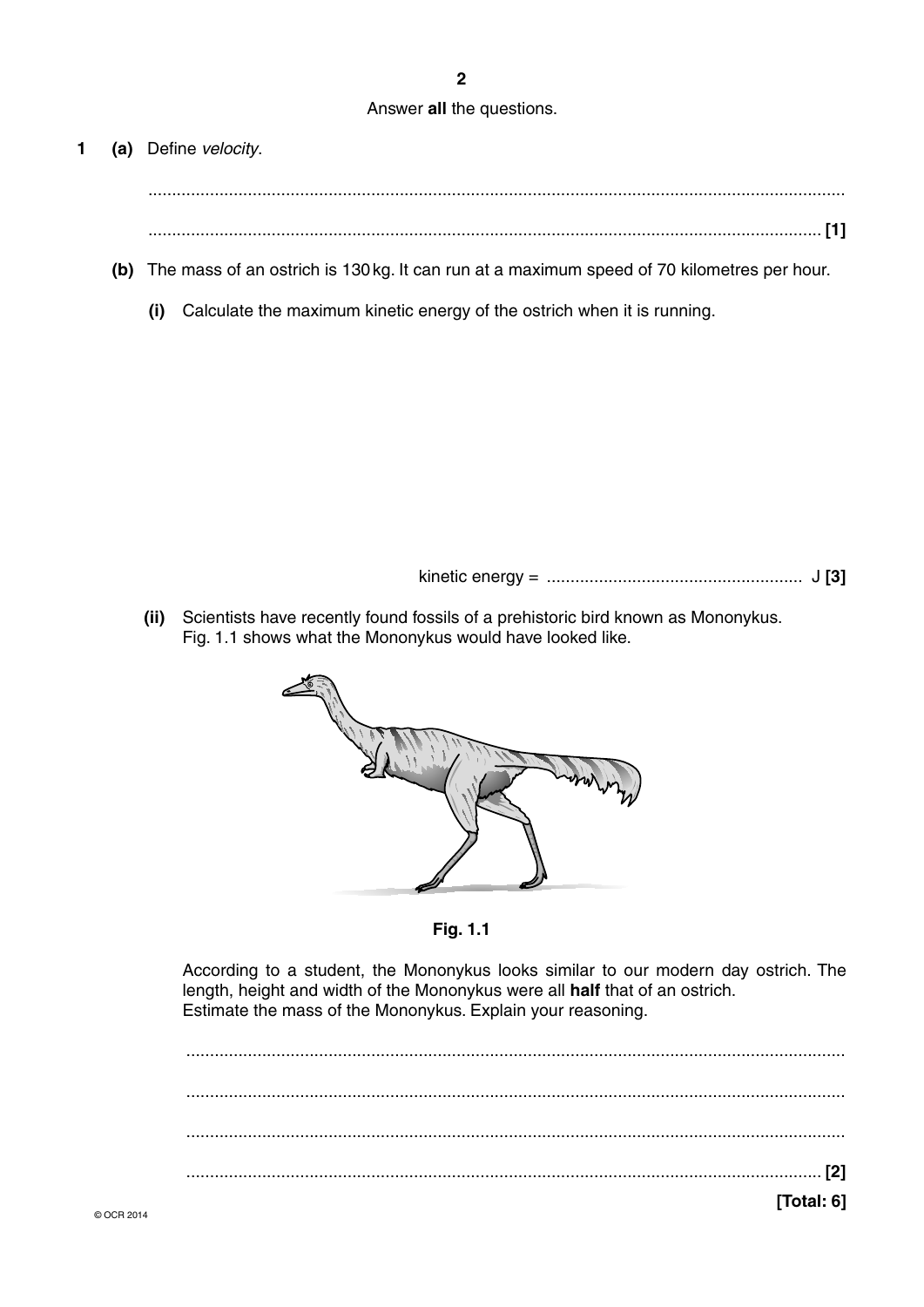**2** Fig. 2.1 shows an object held horizontally by a string.





One end of the object rests on a support and the other end is held by the string. The object is in equilibrium. Point **G** is the centre of gravity of the object. The mass of the object is 1.2 kg. The tension *T* in the string is 5.1 N. The string makes an angle of 40° with the vertical.

 **(a)** Take moments about the support and calculate the distance *d.* 

|               | (b) Explain why the force at the support cannot be vertically upwards. |  |
|---------------|------------------------------------------------------------------------|--|
|               |                                                                        |  |
|               |                                                                        |  |
|               |                                                                        |  |
|               |                                                                        |  |
| [Total: $4$ ] |                                                                        |  |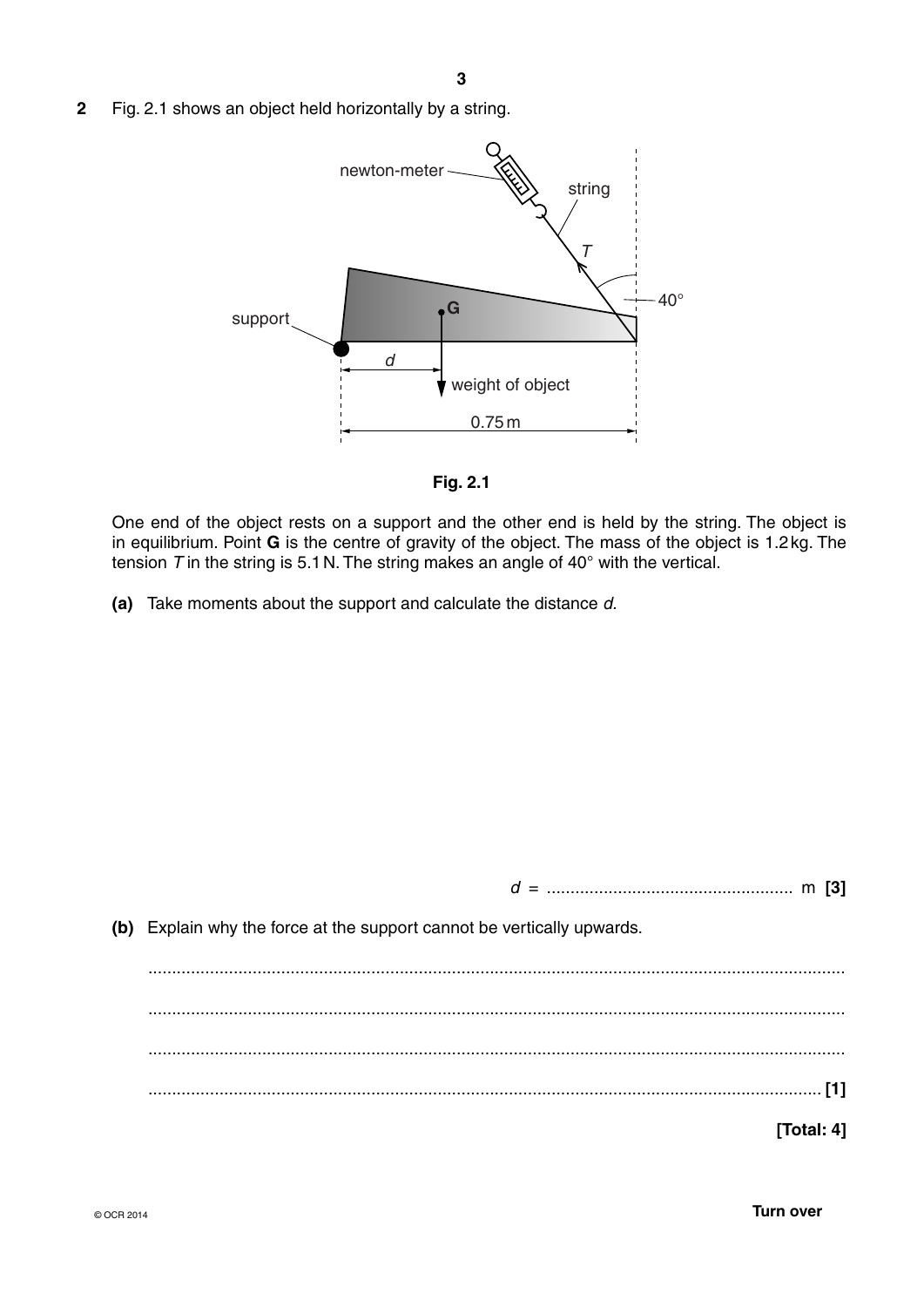**3 (a)** Fig. 3.1 shows the stress against strain graph for a metal **X** up to its breaking point.





**(i)** Use Fig. 3.1 to state the physical properties of this metal.

*In your answer, you should use appropriate technical terms, spelled correctly.*



- **(ii)** On the axes of Fig. 3.1, sketch a graph for a ductile material, having a larger Young modulus value than the metal **X**, up to its breaking point. **[2]**
- **(b)** Fig. 3.2 shows a stationary cable car.



**Fig. 3.2**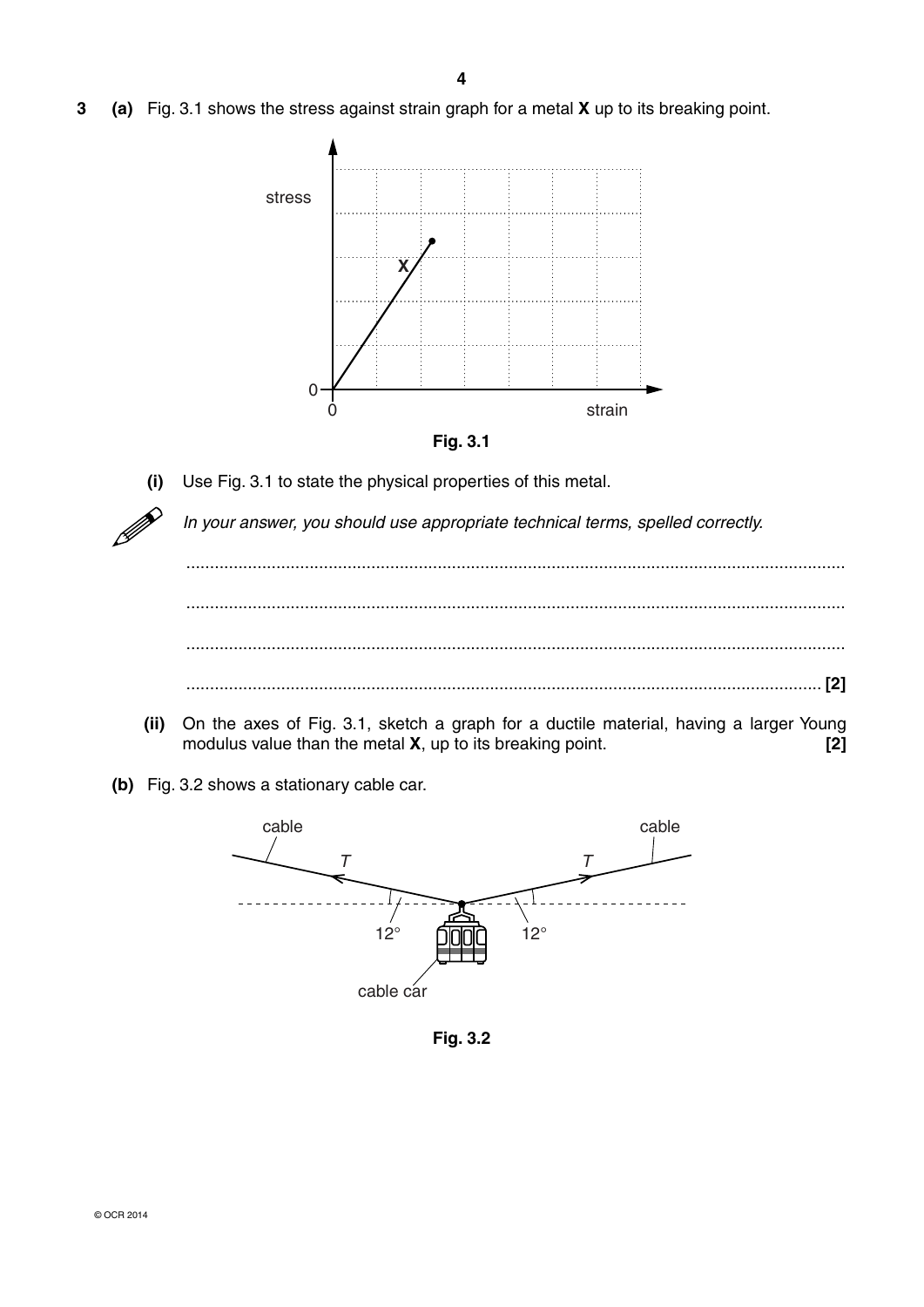The cable on both sides of the car is at an angle of 12° to the horizontal. The radius of the cable is  $2.6 \times 10^{-2}$  m. The stress in the cable is  $1.8 \times 10^{7}$  Pa. The Young modulus of the material of the cable is  $2.0 \times 10^{11}$  Pa.

 **(i)** Calculate the strain experienced by the cable.

strain = ......................................................... **[2]**

 **(ii)** Calculate the tension *T* in the cable.

*T* = ..................................................... N **[2]**

 **(iii)** Calculate the weight of the cable car.

weight = ..................................................... N **[3]**

**[Total: 11]**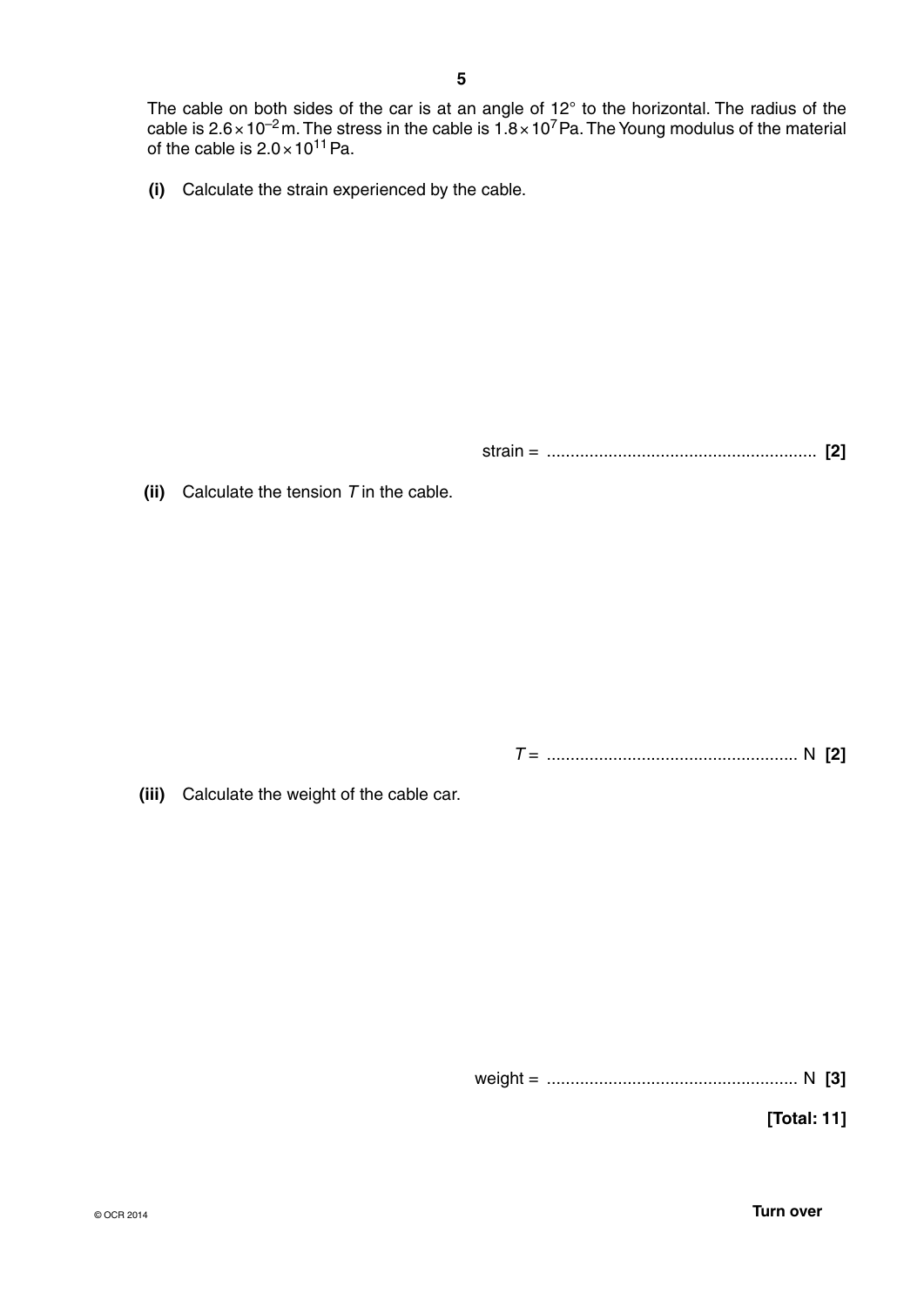$\Delta$ (a) Fig. 4.1 shows the path of a tennis ball after bouncing on the ground at A and hitting a vertical wall at **B**.



Fig. 4.1

The ball is travelling horizontally as it hits the wall at **B**. Air resistance has negligible effect on the motion of the ball.

 $(i)$ Explain why the horizontal component of the velocity of the ball remains constant as it moves from  $A$  to  $B$ .

- (ii) The ball loses some of its kinetic energy when it hits the wall at **B**. It leaves the wall horizontally.
	- On Fig. 4.1, sketch the path of the ball between bouncing at the wall and hitting the 1 ground.
	- $\overline{2}$ Explain how the time taken for the ball to travel from A to B compares with the time it takes to travel from **B** to the ground.

 $[3]$ 

(b) A student is given a metre rule, a stopwatch and a tennis ball. Explain how this equipment can be used to determine an approximate value for the acceleration  $g$  of free fall.

© OCR 2014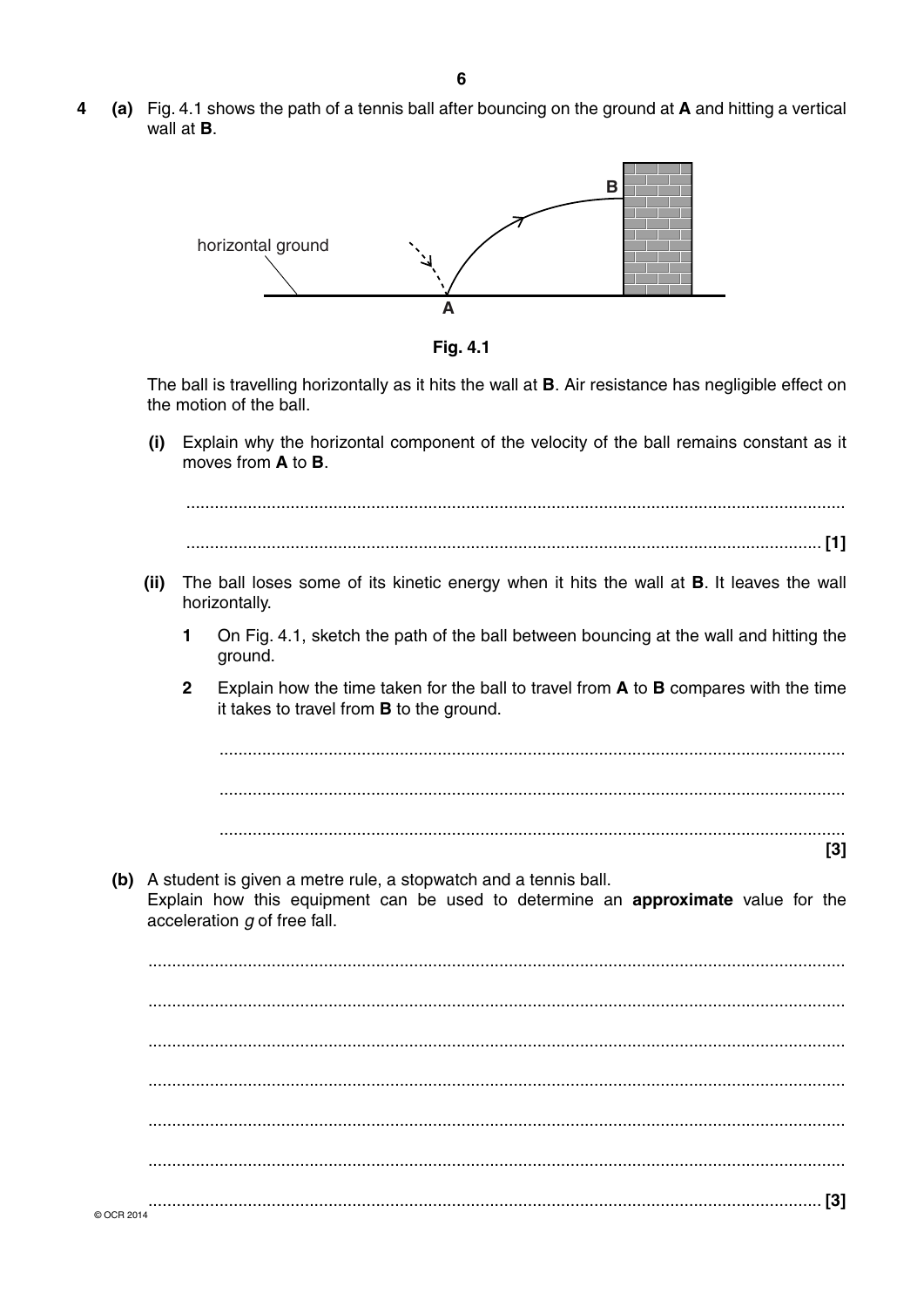(c) Fig. 4.2 shows a tennis ball moving up a smooth ramp at time  $t = 0$ .



Fig. 4.2

Fig. 4.3 shows a graph of velocity v against time t for this ball.



Fig. 4.3

Describe, without calculation, the motion of the ball between  $t = 0$  and  $t = 3.0$  s.  $(i)$ 

(ii) Calculate the maximum distance  $D$  travelled by the ball up the ramp.

[Total: 12] **Turn over**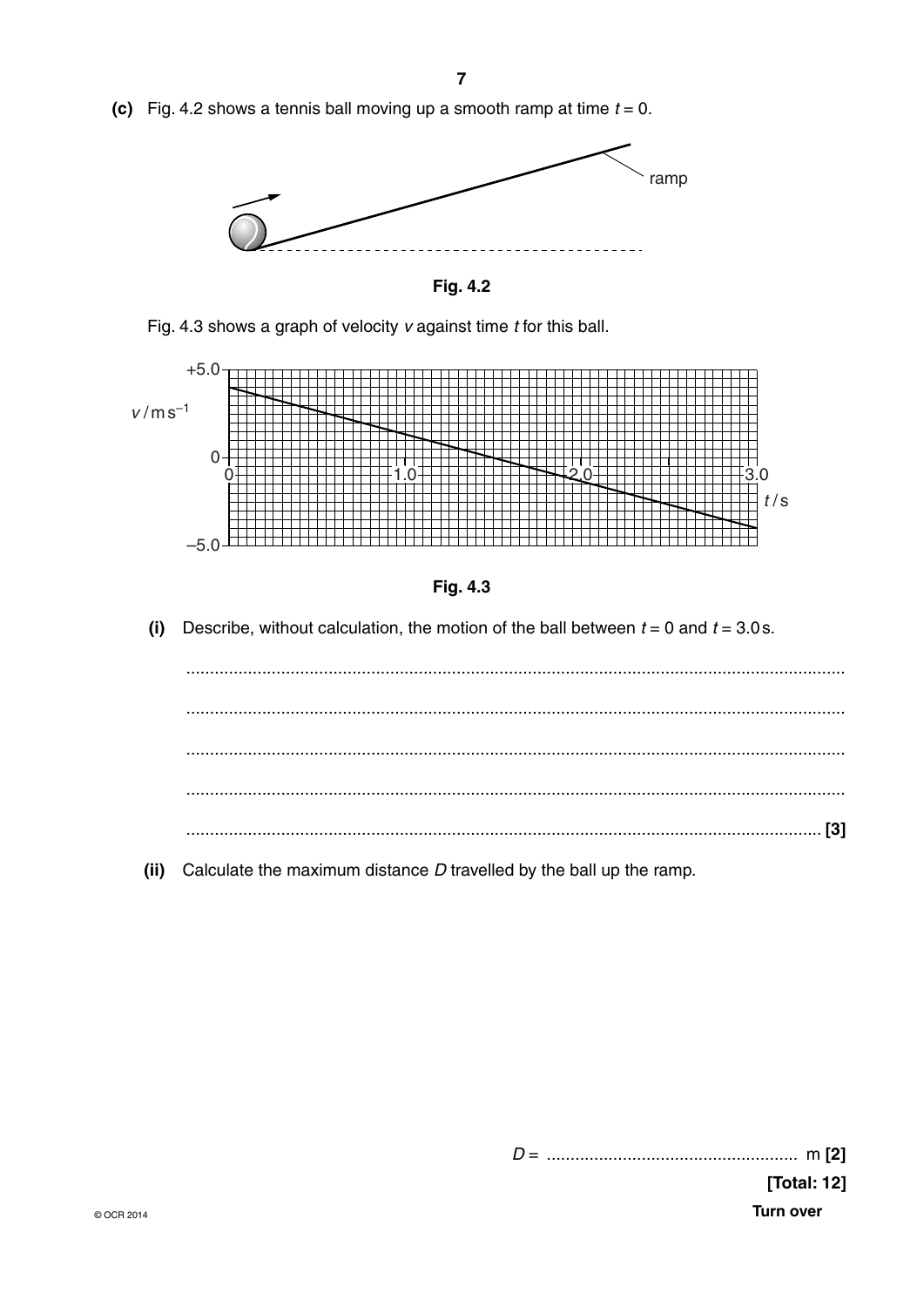- 5 (a) A student holds a golf ball and a table tennis ball out of an upper window of a tall building. The balls are released at the same time. Both balls have the same size. The golf ball has a greater mass than the tennis ball. One of the balls reaches a greater terminal velocity.
	- State and explain the acceleration of the golf ball immediately after it is released.  $(i)$

(ii) By referring to the forces acting on the golf ball, explain what is meant by *terminal* velocity.  $(iii)$ Explain which of the two balls reaches the greater terminal velocity. 

(b) Fig. 5.1 shows a graph of drag  $D$  against speed  $v$  for a lorry.



Fig. 5.1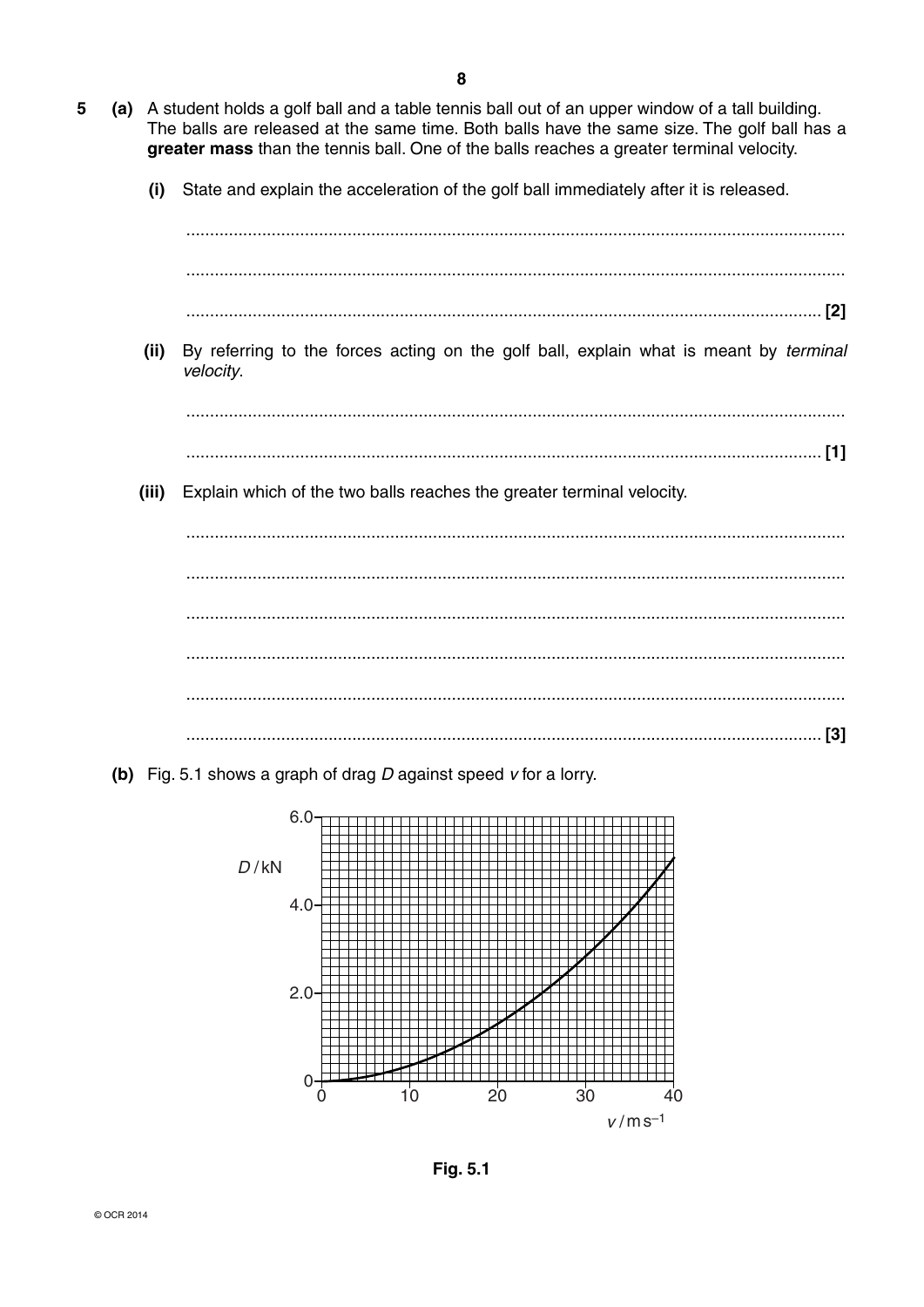The lorry has mass 8000 kg. Its engine provides a constant forward force of 3200 N.

(i) Calculate the instantaneous acceleration of the lorry when travelling on a level road at a speed of  $25 \text{ m s}^{-1}$ .

| Explain why this lorry cannot travel at a speed of $40 \text{ m s}^{-1}$ on a level road.                                                   | (ii) |  |
|---------------------------------------------------------------------------------------------------------------------------------------------|------|--|
|                                                                                                                                             |      |  |
| The lorry driver wears a seat belt. Describe and explain how a seat belt reduces the force on<br>a driver during the impact in an accident. | (c)  |  |
|                                                                                                                                             |      |  |
|                                                                                                                                             |      |  |
|                                                                                                                                             |      |  |
|                                                                                                                                             |      |  |
|                                                                                                                                             |      |  |
|                                                                                                                                             |      |  |
|                                                                                                                                             |      |  |
|                                                                                                                                             |      |  |
|                                                                                                                                             |      |  |
|                                                                                                                                             |      |  |
| [Total: 13]                                                                                                                                 |      |  |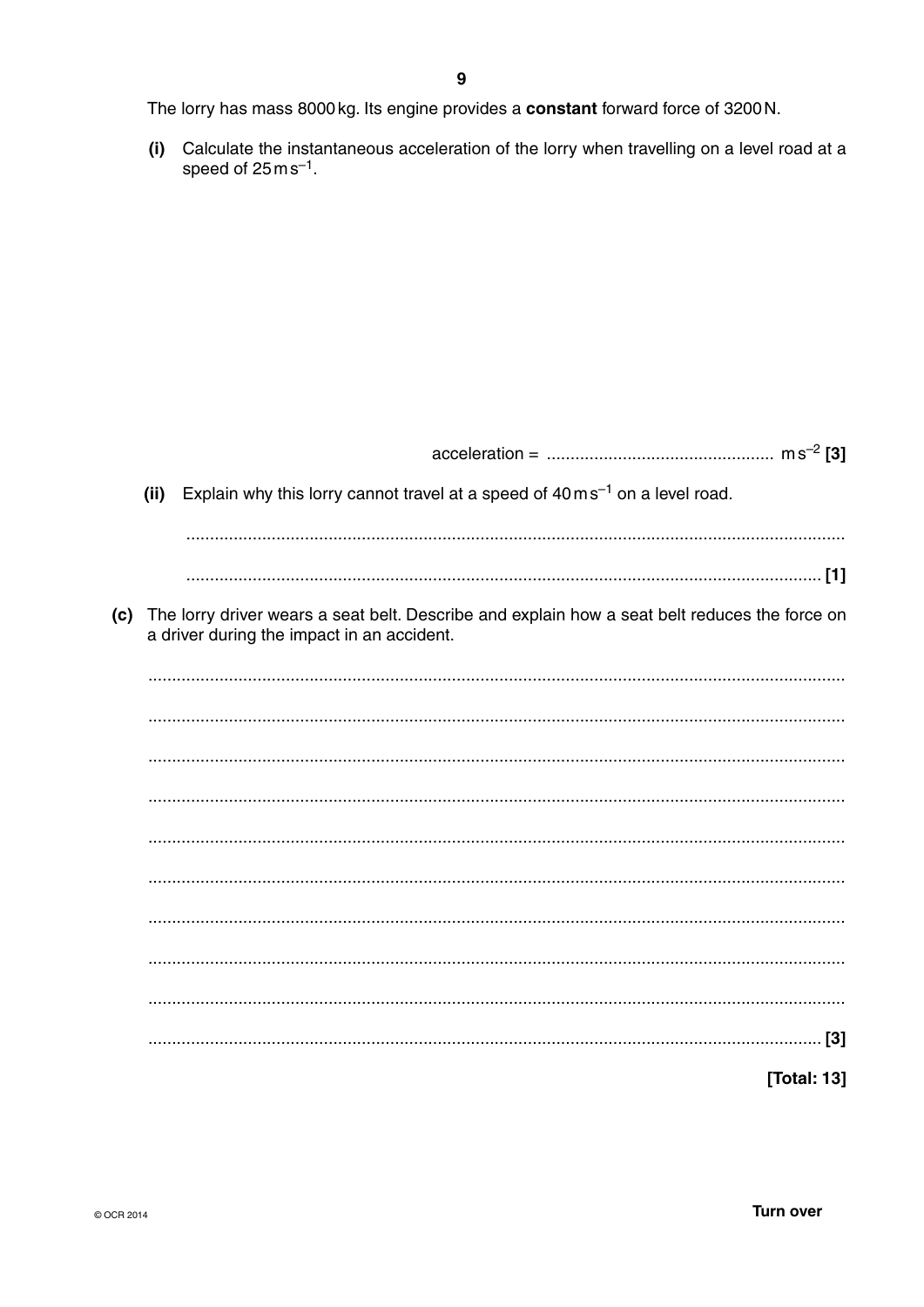| (b) A crate is pushed along a rough horizontal surface at a constant speed. State what happens<br>to the work done on the crate.<br>In your answer, you should use appropriate technical terms, spelled correctly. |
|--------------------------------------------------------------------------------------------------------------------------------------------------------------------------------------------------------------------|
|                                                                                                                                                                                                                    |
|                                                                                                                                                                                                                    |
|                                                                                                                                                                                                                    |
|                                                                                                                                                                                                                    |
|                                                                                                                                                                                                                    |
| $[1]$                                                                                                                                                                                                              |
| Define the watt.<br>(c)                                                                                                                                                                                            |
|                                                                                                                                                                                                                    |
| $[1]$                                                                                                                                                                                                              |
| (d) Fig. 6.1 shows an electric crane lifting a mechanical digger.                                                                                                                                                  |
| <b>XXXXXXXXXXXX</b><br>digger<br><b>15m</b><br>ground                                                                                                                                                              |
| 45m<br>This diagram is not drawn to scale                                                                                                                                                                          |



 $10$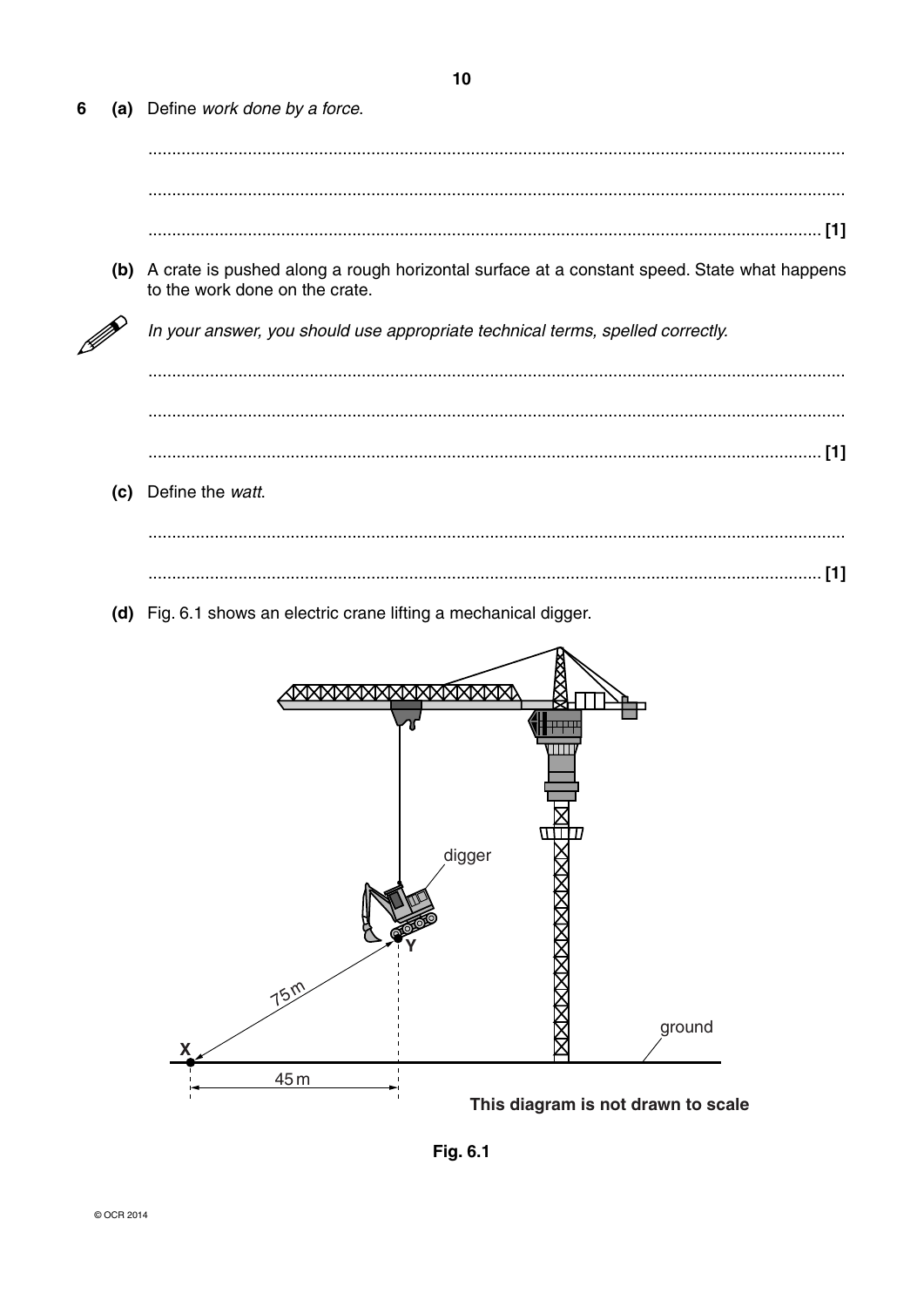The mass of the digger is 5200 kg. The crane takes 1.5 minutes to lift the digger from **X** to **Y**.

 **(i)** Calculate the rate of work done to lift the digger from **X** to **Y**.

rate of work done = ................................................. J s–1 **[3]**

 **(ii)** The total input power to the motors of the crane is 170 kW. Calculate the efficiency of the lifting operation.

efficiency = ..................................................... % **[1]**

**[Total: 7]**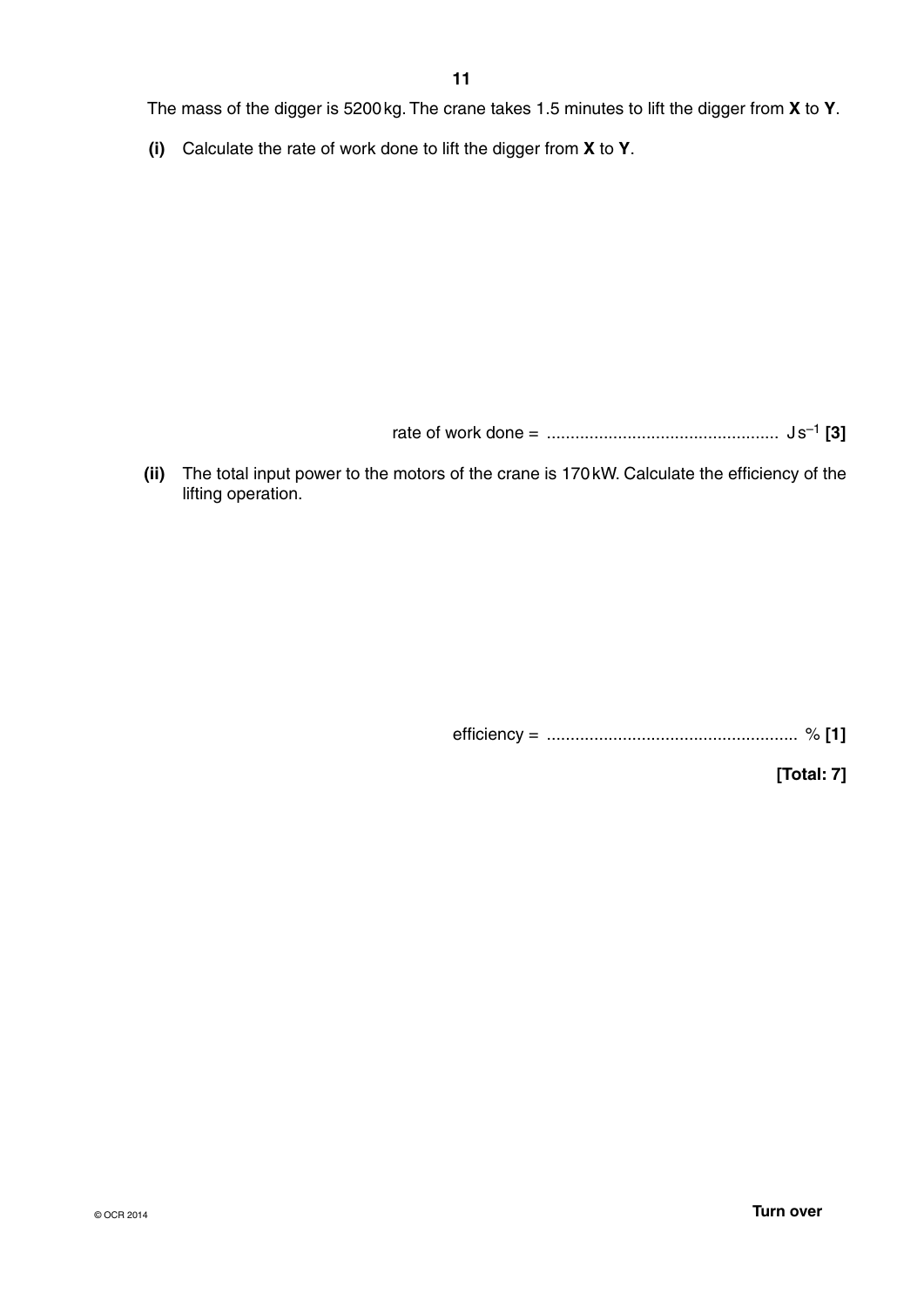

 **(a)** Show that the force constant of the spring is 50 N m–1.

**[1]**

- **(b)** The object is pulled vertically downwards. Fig. 7.2 shows the new length of the spring.
	- **(i)** Calculate the change in the elastic potential energy Δ*E* in the spring.

Δ*E* = ...................................................... J **[3]**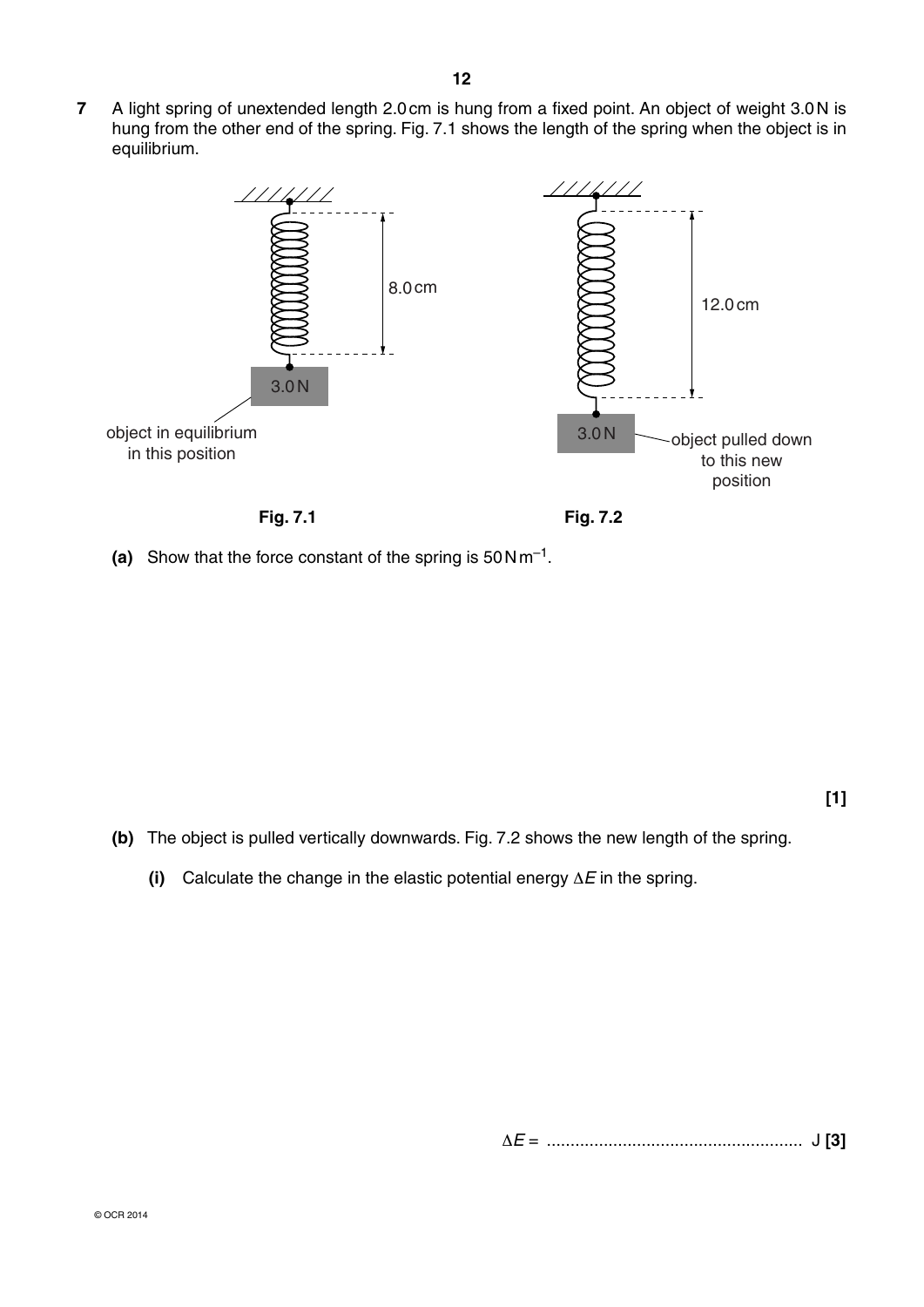**(ii)** The object is released from its position shown in Fig. 7.2. Calculate the initial upward acceleration *a* of the object.

*a* = ................................................ m s–2 **[3]**

**[Total: 7]**

## **END OF QUESTION PAPER**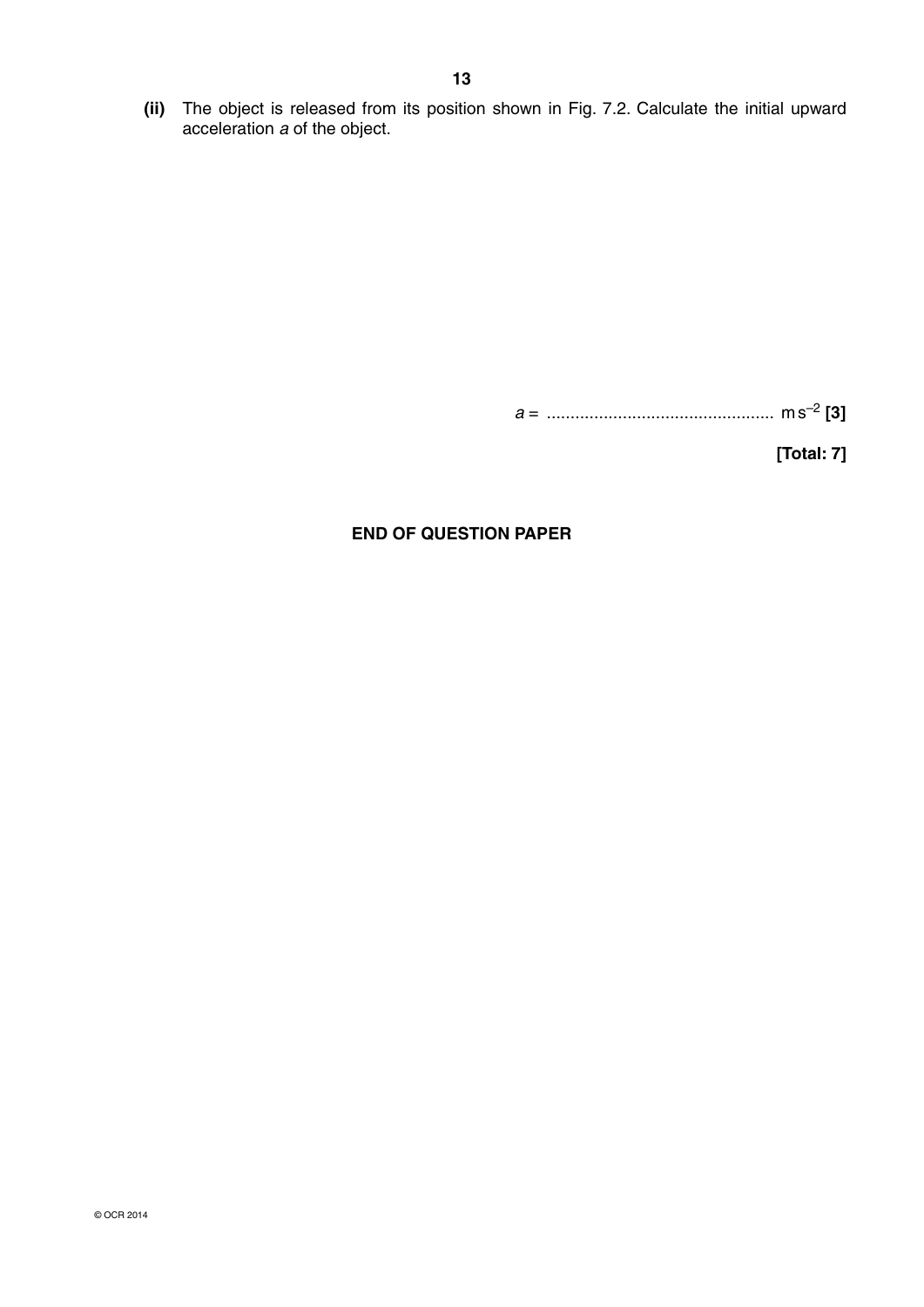#### **ADDITIONAL ANSWER SPACE**

If additional answer space is required, you should use the following lined page(s). The question number(s) must be clearly shown in the margins.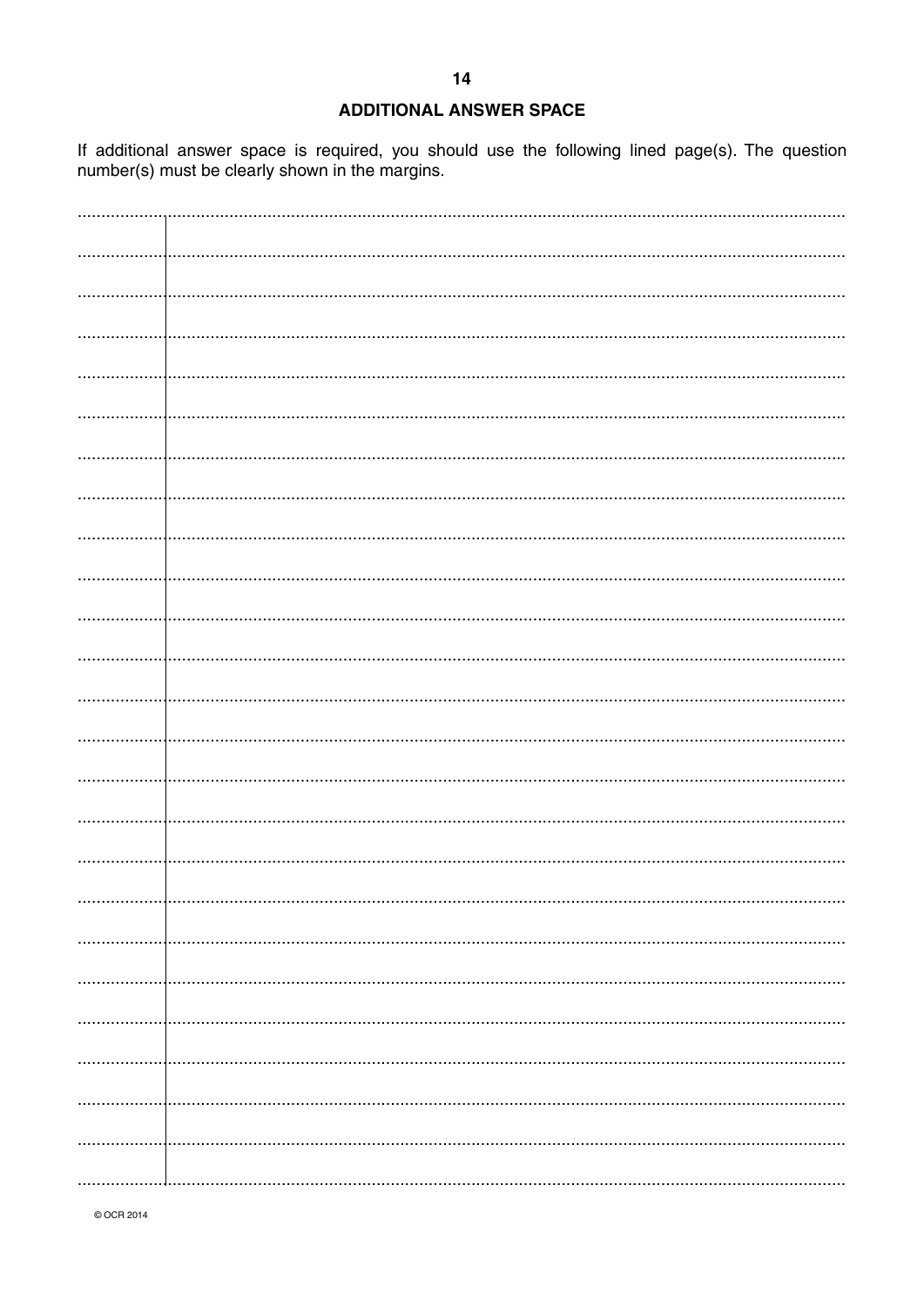$15$ 

| © OCR 2014 |  |
|------------|--|